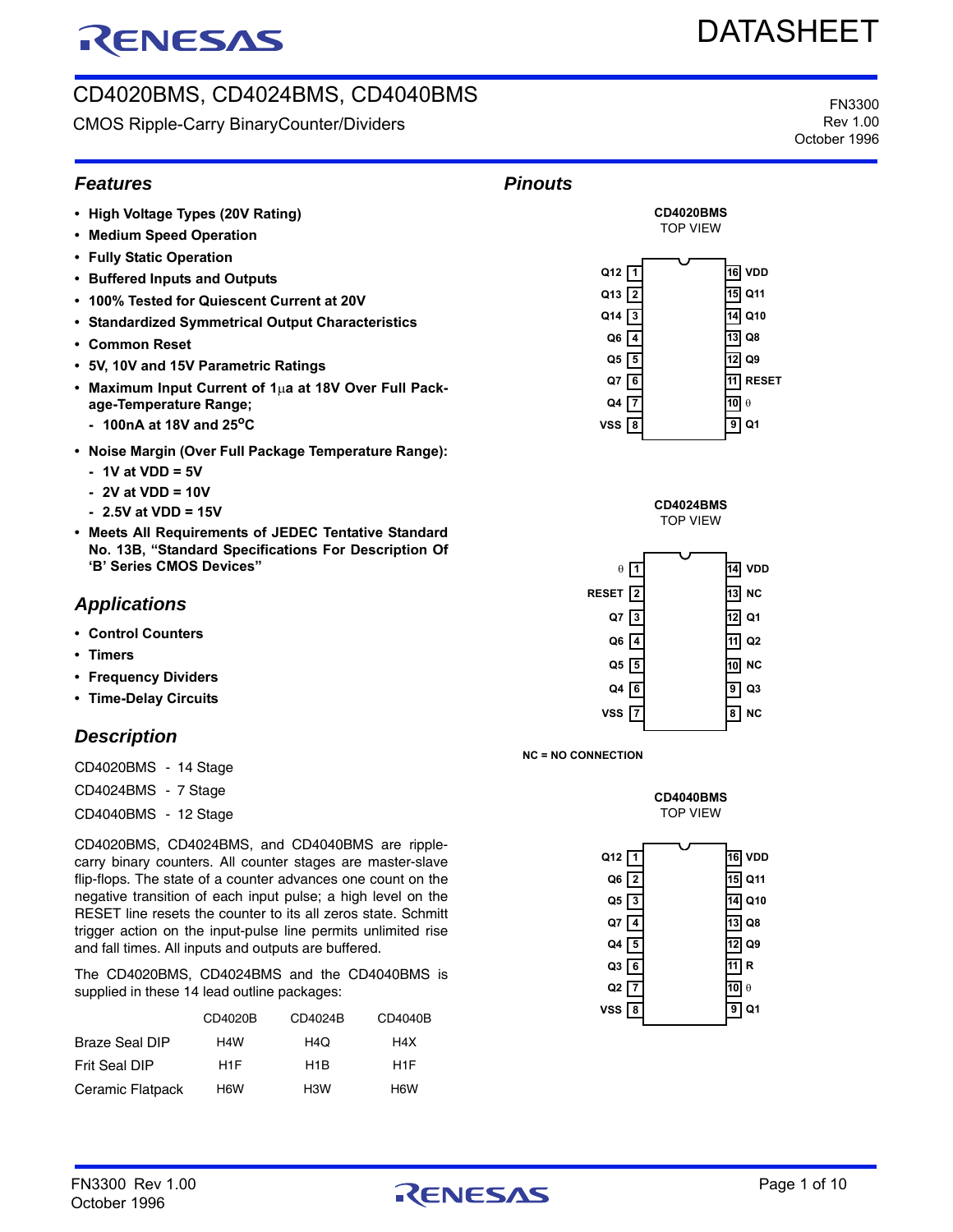### Absolute Maximum Ratings **Reliability Information**

| (Voltage Referenced to VSS Terminals)                                                                                      |
|----------------------------------------------------------------------------------------------------------------------------|
| Input Voltage Range, All Inputs 0.5V to VDD +0.5V                                                                          |
| DC Input Current, Any One Input ±10mA                                                                                      |
| Operating Temperature Range 55°C to +125°C                                                                                 |
| Package Types D, F, K, H                                                                                                   |
| Storage Temperature Range (TSTG) $\ldots \ldots \ldots \ldots$ -65 <sup>o</sup> C to +150 <sup>o</sup> C                   |
| Lead Temperature (During Soldering)+265°C                                                                                  |
| $A \cup B$ : $A \cup A$ $A \cup A$ $A \cup B$ $A \cup A$ $B \cap A$ $A \cup B$ $A \cup B$ $A \cup B$ $A \cup B$ $A \cup B$ |

At Distance  $1/16 \pm 1/32$  Inch (1.59mm  $\pm$  0.79mm) from case for 10s Maximum

| Thermal Resistance                                                          |                                                    |                                                 |
|-----------------------------------------------------------------------------|----------------------------------------------------|-------------------------------------------------|
| Ceramic DIP and FRIT Package                                                | $\frac{\theta_{\text{ja}}}{80^{\circ} \text{C/M}}$ | $\frac{\theta_{\rm jc}}{20^{\circ} \text{C/W}}$ |
| Flatpack Package                                                            | 70°C/W                                             | $20^{\circ}$ C/W                                |
| Maximum Package Power Dissipation (PD) at +125 <sup>o</sup> C               |                                                    |                                                 |
| For TA = $-55^{\circ}$ C to +100°C (Package Type D, F, K) 500mW             |                                                    |                                                 |
| For TA = $+100^{\circ}$ C to $+125^{\circ}$ C (Package Type D, F, K) Derate |                                                    |                                                 |
|                                                                             |                                                    | Linearity at 12mW/°C to 200mW                   |
| Device Dissipation per Output Transistor 100mW                              |                                                    |                                                 |
| For TA = Full Package Temperature Range (All Package Types)                 |                                                    |                                                 |

Junction Temperature . . . . . . . . . . . . . . . . . . . . . . . . . . . . . . +175oC

|                                |                    |                                          |                                | <b>GROUP A</b>   |                           |                     | <b>LIMITS</b>  |              |
|--------------------------------|--------------------|------------------------------------------|--------------------------------|------------------|---------------------------|---------------------|----------------|--------------|
| <b>PARAMETER</b>               | <b>SYMBOL</b>      | <b>CONDITIONS (NOTE 1)</b>               |                                | <b>SUBGROUPS</b> | <b>TEMPERATURE</b>        | <b>MIN</b>          | <b>MAX</b>     | <b>UNITS</b> |
| <b>Supply Current</b>          | <b>IDD</b>         | VDD = 20V, VIN = VDD or GND              |                                | 1                | $+25^{\circ}$ C           |                     | 10             | μA           |
|                                |                    |                                          |                                | $\overline{2}$   | $+125^{\circ}$ C          |                     | 1000           | μA           |
|                                |                    | VDD = 18V, VIN = VDD or GND              |                                | 3                | $-55^{\circ}$ C           | $\overline{a}$      | 10             | μA           |
| Input Leakage Current          | <b>IIL</b>         | $VIN = VDD$ or $GND$                     | $VDD = 20$                     | $\mathbf{1}$     | $+25^{\circ}$ C           | $-100$              |                | nA           |
|                                |                    |                                          |                                | 2                | +125 $\mathrm{^{\circ}C}$ | $-1000$             | $\overline{a}$ | nA           |
|                                |                    |                                          | $VDD = 18V$                    | 3                | $-55^{\circ}$ C           | $-100$              | L.             | nA           |
| Input Leakage Current          | <b>IIH</b>         | $VIN = VDD$ or $GND$                     | $VDD = 20$                     | $\mathbf{1}$     | $+25^{\circ}$ C           |                     | 100            | nA           |
|                                |                    |                                          |                                | $\overline{2}$   | $+125^{\circ}$ C          | $\overline{a}$      | 1000           | nA           |
|                                |                    |                                          | $VDD = 18V$                    | 3                | $-55^{\circ}$ C           | ä,                  | 100            | nA           |
| Output Voltage                 | VOL <sub>15</sub>  | $VDD = 15V$ . No Load                    |                                | 1, 2, 3          | +25°C, +125°C, -55°C      | $\overline{a}$      | 50             | mV           |
| <b>Output Voltage</b>          | VOH <sub>15</sub>  |                                          | $VDD = 15V$ , No Load (Note 3) |                  | +25°C, +125°C, -55°C      | 14.95               |                | $\vee$       |
| Output Current (Sink)          | IOL <sub>5</sub>   |                                          | $VDD = 5V$ , $VOUT = 0.4V$     |                  | $+25^{\circ}$ C           | 0.53                | ä,             | mA           |
| Output Current (Sink)          | <b>IOL10</b>       | $VDD = 10V$ , $VOUT = 0.5V$              |                                | $\mathbf{1}$     | $+25^{\circ}$ C           | 1.4                 | $\omega$       | mA           |
| <b>Output Current (Sink)</b>   | <b>IOL15</b>       | $VDD = 15V$ , $VOUT = 1.5V$              |                                | $\mathbf{1}$     | $+25^{\circ}$ C           | 3.5                 |                | mA           |
| <b>Output Current (Source)</b> | IOH5A              | $VDD = 5V$ , $VOUT = 4.6V$               |                                | $\mathbf{1}$     | $+25^{\circ}$ C           | $\overline{a}$      | $-0.53$        | mA           |
| Output Current (Source)        | IOH <sub>5</sub> B | $VDD = 5V$ , $VOUT = 2.5V$               |                                | $\mathbf{1}$     | $+25^{\circ}$ C           | L.                  | $-1.8$         | mA           |
| <b>Output Current (Source)</b> | IOH <sub>10</sub>  | $VDD = 10V$ , $VOUT = 9.5V$              |                                | 1                | $+25^{\circ}$ C           |                     | $-1.4$         | mA           |
| <b>Output Current (Source)</b> | <b>IOH15</b>       | $VDD = 15V$ , $VOUT = 13.5V$             |                                | 1                | $+25^{\circ}$ C           |                     | $-3.5$         | mA           |
| N Threshold Voltage            | <b>VNTH</b>        | $VDD = 10V$ , $ISS = -10\mu A$           |                                | 1                | $+25^{\circ}$ C           | $-2.8$              | $-0.7$         | V            |
| P Threshold Voltage            | <b>VPTH</b>        | $VSS = 0V$ , IDD = 10µA                  |                                | $\mathbf{1}$     | $+25^{\circ}$ C           | 0.7                 | 2.8            | V            |
| Functional                     | F                  | $VDD = 2.8V$ , $VIN = VDD$ or $GND$      |                                | $\overline{7}$   | $+25^{\circ}$ C           | VOH                 | VOL <          | V            |
|                                |                    | VDD = 20V, VIN = VDD or GND              |                                | $\overline{7}$   | $+25^{\circ}$ C           | VDD/2               | VDD/2          |              |
|                                |                    | VDD = 18V, VIN = VDD or GND              |                                | 8A               | +125 $\mathrm{^{\circ}C}$ |                     |                |              |
|                                |                    | $VDD = 3V$ , $VIN = VDD$ or $GND$        |                                | 8B               | $-55^{\circ}$ C           |                     |                |              |
| Input Voltage Low<br>(Note 2)  | VIL                | $VDD = 5V$ , $VOH > 4.5V$ , $VOL < 0.5V$ |                                | 1, 2, 3          | +25°C, +125°C, -55°C      |                     | 1.5            | $\vee$       |
| Input Voltage High<br>(Note 2) | VIH                | $VDD = 5V$ , $VOH > 4.5V$ , $VOL < 0.5V$ |                                | 1, 2, 3          | +25°C, +125°C, -55°C      | 3.5                 | L.             | $\vee$       |
| Input Voltage Low<br>(Note 2)  | <b>VIL</b>         | VDD = 15V, VOH > 13.5V,<br>VOL < 1.5V    |                                | 1, 2, 3          | +25°C, +125°C, -55°C      | $\bar{\phantom{a}}$ | $\overline{4}$ | $\vee$       |
| Input Voltage High<br>(Note 2) | <b>VIH</b>         | VDD = 15V, VOH > 13.5V,<br>VOL < 1.5V    |                                | 1, 2, 3          | +25°C, +125°C, -55°C      | 11                  | ä,             | $\vee$       |

**TABLE 1. DC ELECTRICAL PERFORMANCE CHARACTERISTICS**

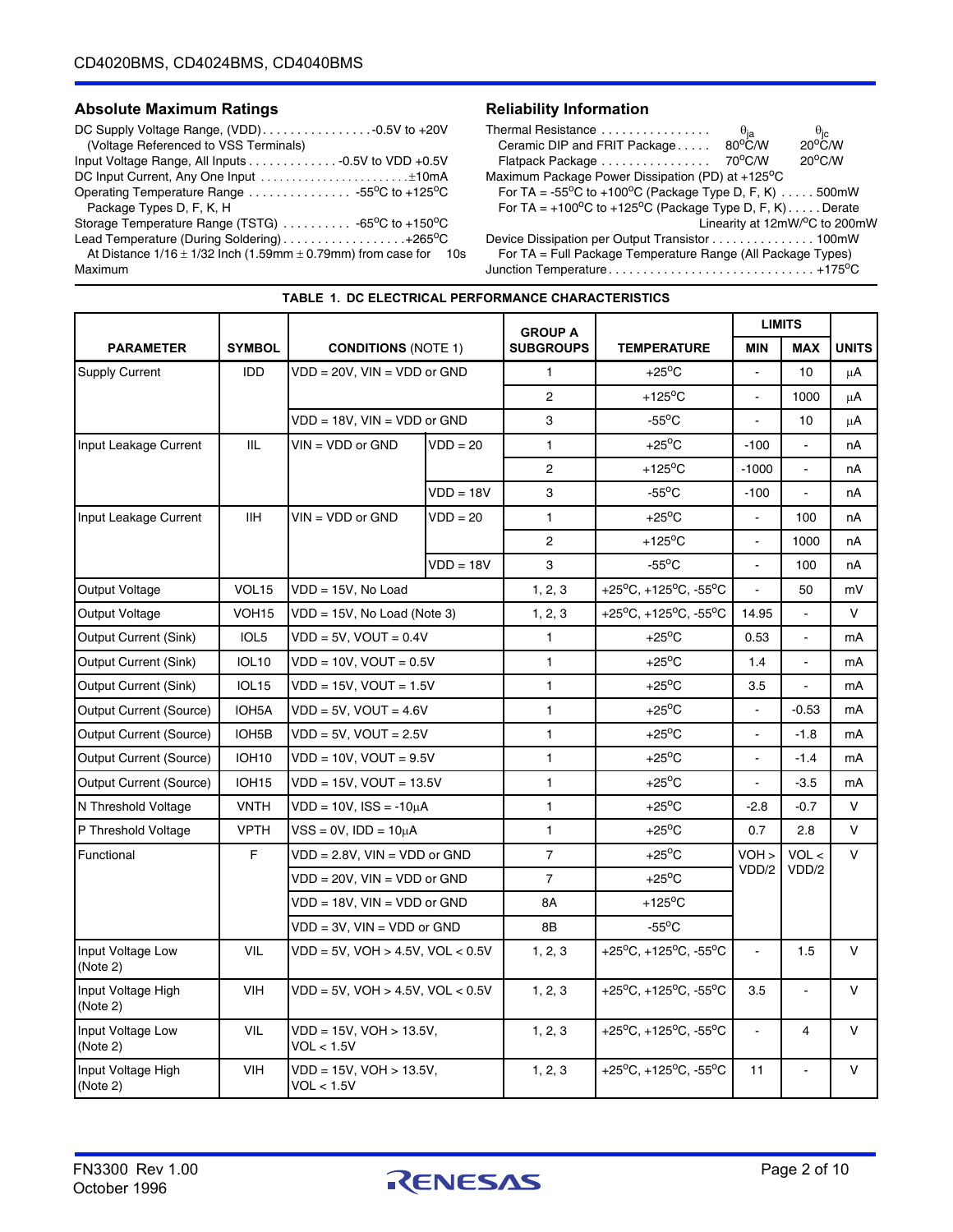#### CD4020BMS, CD4024BMS, CD4040BMS

#### **TABLE 1. DC ELECTRICAL PERFORMANCE CHARACTERISTICS**

|                                                                                                                                                                               |               |                           | <b>GROUP A</b>   |                    |            | LIMITS     |              |
|-------------------------------------------------------------------------------------------------------------------------------------------------------------------------------|---------------|---------------------------|------------------|--------------------|------------|------------|--------------|
| <b>PARAMETER</b>                                                                                                                                                              | <b>SYMBOL</b> | <b>CONDITIONS (NOTE 1</b> | <b>SUBGROUPS</b> | <b>TEMPERATURE</b> | <b>MIN</b> | <b>MAX</b> | <b>UNITS</b> |
| $N$ $\cap$ $\top$ $\cap$ $\cap$<br>Equanovante unitary in monorusal differentially to VDD. Limit in<br>All unitaria referenced to device CND 1000/ testing boing im<br>$\sim$ |               |                           |                  |                    |            |            |              |

**TABLE 2. AC ELECTRICAL PERFORMANCE CHARACTERISTICS**

plemented.

NOTES: 1. All voltages referenced to device GND, 100% testing being im- 3. For accuracy, voltage is measured differentially to VDD. Limit is 0.050V max.

2. Go/No Go test with limits applied to inputs

#### **PARAMETER** SYMBOL CONDITIONS (NOTE 1, 2) **GROUP A SUBGROUPS TEMPERATURE LIMITS MIN MAX UNITS** Propagation Delay 0 To Q1 TPHL1 TPLH1 VDD = 5V, VIN = VDD or GND  $\begin{vmatrix} 9 & | & +25^{\circ}C & | & - & | & 360 \end{vmatrix}$  ns 10, 11 +125<sup>o</sup>C, -55<sup>o</sup>C - 486 ns Propagation Delay  $Qn$  To  $Qn + 1$ TPHL2 TPLH2 VDD = 5V, VIN = VDD or GND  $\begin{vmatrix} 9 & 1 & +25^{\circ}C & -1 & -1 & 330 \end{vmatrix}$  ns 10, 11 +125<sup>o</sup>C, -55<sup>o</sup>C - 446 ns Propagation Delay Reset To Q TPLH3 TPHL3 VDD = 5V, VIN = VDD or GND  $\begin{vmatrix} 9 & 1 & +25^{\circ}C & - & 280 \\ 1 & - & 2 & - & 280 \end{vmatrix}$  ns 10, 11  $+125^{\circ}$ C,  $-55^{\circ}$ C - 378 ns Transition Time Q1 TTHL TTLH VDD = 5V, VIN = VDD or GND  $\begin{vmatrix} 9 & | & +25^{\circ}C & | & - & | & 200 \\ 9 & | & 200 & | & 200 \end{vmatrix}$  ins 10, 11 +125<sup>o</sup>C, -55<sup>o</sup>C - 270 ns Maximum Clock Input Frequency FCL  $VDD = 5V$ , VIN = VDD or GND 9 +25<sup>o</sup>C 3.5 - MHz 10, 11 | +125<sup>o</sup>C, -55<sup>o</sup>C | 2.22 | - | MHz

#### NOTES:

1.  $VDD = 5V$ ,  $CL = 50pF$ ,  $RL = 200K$ 

2. -55°C and +125°C limits guaranteed, 100% testing being implemented.

|                              |                   |                                    |              |                                                                            |                | <b>LIMITS</b>  |              |
|------------------------------|-------------------|------------------------------------|--------------|----------------------------------------------------------------------------|----------------|----------------|--------------|
| <b>PARAMETER</b>             | <b>SYMBOL</b>     | <b>CONDITIONS</b>                  | <b>NOTES</b> | <b>TEMPERATURE</b>                                                         | <b>MIN</b>     | <b>MAX</b>     | <b>UNITS</b> |
| <b>Supply Current</b>        | <b>IDD</b>        | $VDD = 5V$ , $VIN = VDD$ or GND    | 1, 2         | $-55^{\circ}C$ , $+25^{\circ}C$                                            | $\blacksquare$ | 5              | μA           |
|                              |                   |                                    |              | $+125$ <sup>o</sup> C                                                      | ÷.             | 150            | $\mu$ A      |
|                              |                   | $VDD = 10V$ , $VIN = VDD$ or $GND$ | 1, 2         | $-55^{\circ}$ C, $+25^{\circ}$ C                                           | $\sim$         | 10             | μA           |
|                              |                   |                                    |              | $+125$ <sup>o</sup> C                                                      | ۰.             | 300            | μA           |
|                              |                   | $VDD = 15V$ , $VIN = VDD$ or $GND$ | 1, 2         | $-55^{\circ}$ C, $+25^{\circ}$ C                                           | $\blacksquare$ | 10             | $\mu$ A      |
|                              |                   |                                    |              | $+125$ <sup>o</sup> C                                                      | $\blacksquare$ | 600            | μA           |
| <b>Output Voltage</b>        | <b>VOL</b>        | $VDD = 5V$ , No Load               | 1, 2         | $+25^{\circ}C$ , $+125^{\circ}C$ , -<br>$55^{\circ}$ C                     | ÷.             | 50             | mV           |
| Output Voltage               | <b>VOL</b>        | $VDD = 10V$ , No Load              | 1, 2         | +25 $^{\circ}$ C, +125 $^{\circ}$ C, -<br>$55^{\circ}$ C                   | $\sim$         | 50             | mV           |
| <b>Output Voltage</b>        | <b>VOH</b>        | $VDD = 5V$ , No Load               | 1, 2         | $+25^{\circ}$ C, $+125^{\circ}$ C, -<br>$55^{\circ}$ C                     | 4.95           | $\sim$         | $\mathsf{V}$ |
| <b>Output Voltage</b>        | <b>VOH</b>        | $VDD = 10V$ , No Load              | 1, 2         | +25 $\mathrm{^{\circ}C}$ , +125 $\mathrm{^{\circ}C}$ , -<br>$55^{\circ}$ C | 9.95           |                | $\vee$       |
| <b>Output Current (Sink)</b> | IOL <sub>5</sub>  | $VDD = 5V$ , $VOUT = 0.4V$         | 1, 2         | $+125$ <sup>o</sup> C                                                      | 0.36           | $\sim$         | mA           |
|                              |                   |                                    |              | $-55^{\circ}$ C                                                            | 0.64           | $\blacksquare$ | mA           |
| <b>Output Current (Sink)</b> | <b>IOL10</b>      | $VDD = 10V$ , $VOUT = 0.5V$        | 1, 2         | $+125$ <sup>o</sup> C                                                      | 0.9            | $\blacksquare$ | mA           |
|                              |                   |                                    |              | $-55^{\circ}$ C                                                            | 1.6            | $\blacksquare$ | mA           |
| Output Current (Sink)        | IOL <sub>15</sub> | $VDD = 15V$ , $VOUT = 1.5V$        | 1, 2         | $+125$ <sup>o</sup> C                                                      | 2.4            |                | mA           |
|                              |                   |                                    |              | $-55^{\circ}$ C                                                            | 4.2            |                | mA           |

#### **TABLE 3. ELECTRICAL PERFORMANCE CHARACTERISTICS**

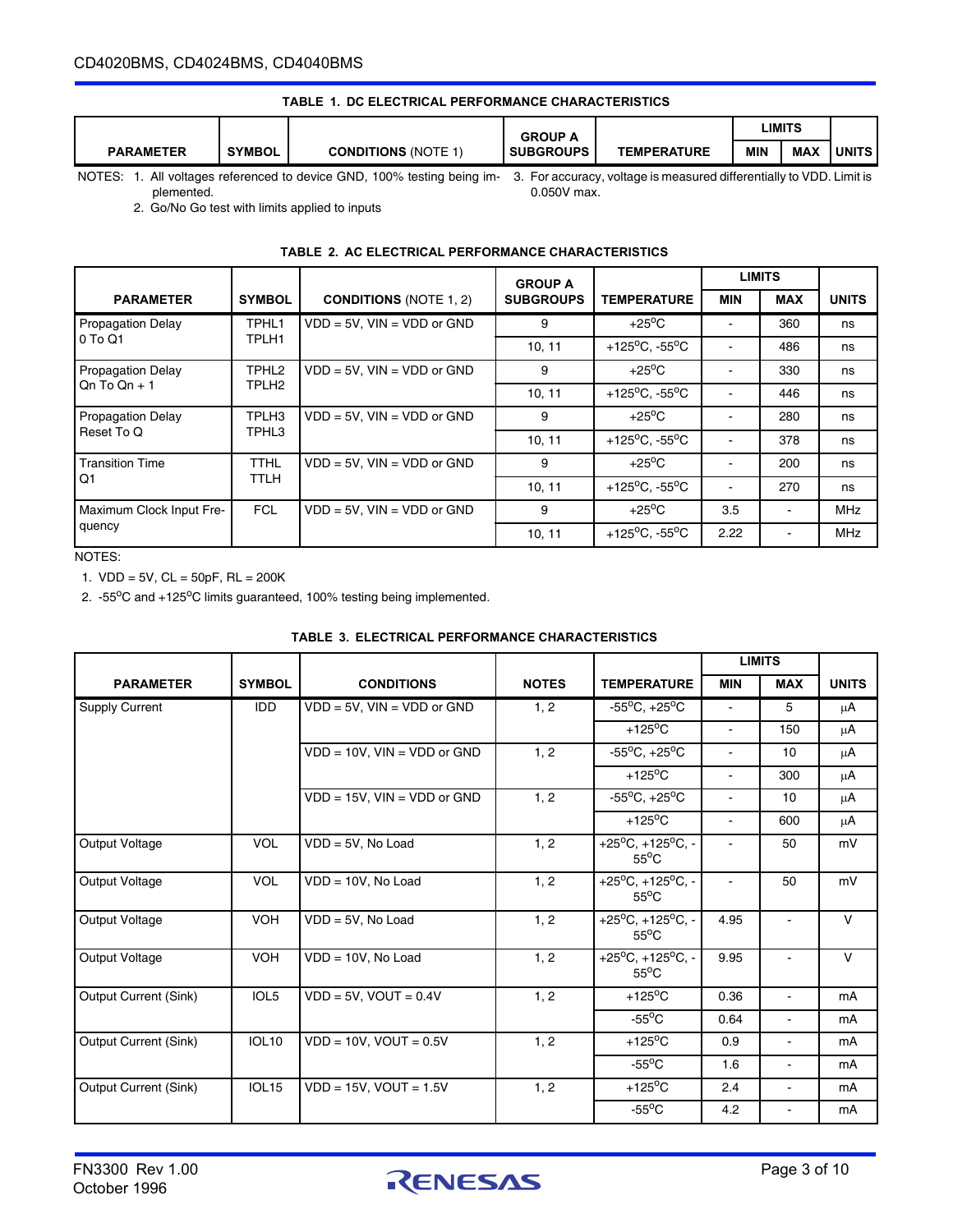|                                     |                    |                                       |                    |                                                        |                          | <b>LIMITS</b> |              |
|-------------------------------------|--------------------|---------------------------------------|--------------------|--------------------------------------------------------|--------------------------|---------------|--------------|
| <b>PARAMETER</b>                    | <b>SYMBOL</b>      | <b>CONDITIONS</b>                     | <b>NOTES</b>       | <b>TEMPERATURE</b>                                     | <b>MIN</b>               | <b>MAX</b>    | <b>UNITS</b> |
| Output Current (Source)             | IOH5A              | $VDD = 5V$ , $VOUT = 4.6V$            | 1, 2               | $+125$ <sup>o</sup> C                                  | $\blacksquare$           | $-0.36$       | mA           |
|                                     |                    |                                       |                    | $-55^{\circ}$ C                                        |                          | $-0.64$       | mA           |
| <b>Output Current (Source)</b>      | IOH <sub>5</sub> B | $VDD = 5V$ , $VOUT = 2.5V$            | 1, 2               | +125 $\mathrm{^o}\mathrm{C}$                           |                          | $-1.15$       | mA           |
|                                     |                    |                                       |                    | $-55^{\circ}$ C                                        | $\blacksquare$           | $-2.0$        | mA           |
| <b>Output Current (Source)</b>      | <b>IOH10</b>       | $VDD = 10V$ , $VOUT = 9.5V$           | 1, 2               | $+125$ <sup>o</sup> C                                  | $\overline{\phantom{a}}$ | $-0.9$        | mA           |
|                                     |                    |                                       |                    | $-55^{\circ}$ C                                        | $\overline{a}$           | $-1.6$        | mA           |
| <b>Output Current (Source)</b>      | IOH <sub>15</sub>  | $VDD = 15V$ , $VOUT = 13.5V$          | 1, 2               | $+125^{\circ}$ C                                       |                          | $-2.4$        | mA           |
|                                     |                    |                                       |                    | $-55^{\circ}$ C                                        | $\blacksquare$           | $-4.2$        | mA           |
| Input Voltage Low                   | <b>VIL</b>         | $VDD = 10V$ , $VOH > 9V$ , $VOL < 1V$ | 1, 2               | $+25^{\circ}C, +125^{\circ}C, -$<br>$55^{\circ}$ C     | $\overline{\phantom{a}}$ | 3             | V            |
| Input Voltage High                  | <b>VIH</b>         | $VDD = 10V$ , $VOH > 9V$ , $VOL < 1V$ | 1, 2               | $+25^{\circ}C$ , $+125^{\circ}C$ , -<br>$55^{\circ}$ C | $\overline{7}$           | $\mathbf{r}$  | $\vee$       |
| <b>Propagation Delay</b>            | TPHL1              | $VDD = 10V$                           | 1, 2, 3            | $+25^{\circ}$ C                                        |                          | 160           | ns           |
| Input To Q1                         | TPLH1              | $VDD = 15V$                           | 1, 2, 3            | $+25^{\circ}$ C                                        | $\blacksquare$           | 130           | ns           |
| <b>Propagation Delay</b>            | TPHL <sub>2</sub>  | $VDD = 10V$                           | 1, 2, 3            | $+25^{\circ}$ C                                        | $\blacksquare$           | 80            | ns           |
| $ON To ON + 1$<br>TPLH <sub>2</sub> | $VDD = 15V$        | 1, 2, 3                               | $+25^{\circ}$ C    | $\mathbf{r}$                                           | 60                       | ns            |              |
| <b>Propagation Delay</b>            | TPHL3              | $VDD = 10V$                           | 1, 2, 3            | $+25^{\circ}$ C                                        |                          | 120           | ns           |
| Reset To Q                          |                    | $VDD = 15V$                           | 1, 2, 3            | $+25^{\circ}$ C                                        | $\blacksquare$           | 100           | ns           |
| <b>Transition Time</b>              | <b>TTHL</b>        | $VDD = 10V$                           | 2, 3               | $+25^{\circ}$ C                                        | $\blacksquare$           | 100           | ns           |
|                                     | <b>TTLH</b>        | $VDD = 15V$                           | $\overline{2}$ , 3 | $+25^{\circ}$ C                                        | $\overline{\phantom{a}}$ | 80            | ns           |
| Maximum Clock Input Fre-            | <b>FCL</b>         | $VDD = 10V$                           | 1, 2, 3            | $+25^{\circ}$ C                                        | 8                        |               | <b>MHz</b>   |
| quency                              |                    | $VDD = 15V$                           | 1, 2, 3            | $+25^{\circ}$ C                                        | 12                       |               | <b>MHz</b>   |
| Minimum Reset Pulse                 | <b>TW</b>          | $VDD = 5V$                            | 1, 2, 3            | $+25^{\circ}$ C                                        | $\blacksquare$           | 200           | ns           |
| Width                               |                    | $VDD = 10V$                           | 1, 2, 3            | $+25^{\circ}$ C                                        | $\mathbf{r}$             | 80            | ns           |
|                                     |                    | $VDD = 15V$                           | 1, 2, 3            | $+25^{\circ}$ C                                        | $\mathbf{r}$             | 60            | ns           |
| <b>Reset Removal Time</b>           | <b>TREM</b>        | $VDD = 5V$                            | 1, 2, 3            | $+25^{\circ}$ C                                        | $\overline{a}$           | 350           | ns           |
|                                     |                    | $VDD = 10V$                           | 1, 2, 3            | $+25^{\circ}$ C                                        | $\mathbf{r}$             | 150           | ns           |
|                                     |                    | $VDD = 15V$                           | 1, 2, 3            | $+25^{\circ}$ C                                        | ä,                       | 100           | ns           |
| Minimum Input Pulse                 | <b>TW</b>          | $VDD = 5V$                            | 1, 2, 3            | $+25^{\circ}$ C                                        | $\mathbf{r}$             | 140           | ns           |
| Width                               |                    | $VDD = 10V$                           | 1, 2, 3            | $+25^{\circ}$ C                                        | $\overline{\phantom{a}}$ | 60            | ns           |
|                                     |                    | $VDD = 15V$                           | 1, 2, 3            | $+25^{\circ}$ C                                        | $\sim$                   | 40            | ns           |
| Input Capacitance                   | <b>CIN</b>         | Any Input                             | 1, 2               | $+25^{\circ}$ C                                        | $\blacksquare$           | 7.5           | pF           |

### **TABLE 3. ELECTRICAL PERFORMANCE CHARACTERISTICS (Continued)**

NOTES:

1. All voltages referenced to device GND.

2. The parameters listed on Table 3 are controlled via design or process and are not directly tested. These parameters are characterized on initial design release and upon design changes which would affect these characteristics.

3. CL = 50pF, RL = 200K, Input TR, TF < 20ns.

|                       |               |                                  |              |                    | LIMITS     |            |       |
|-----------------------|---------------|----------------------------------|--------------|--------------------|------------|------------|-------|
| <b>PARAMETER</b>      | <b>SYMBOL</b> | <b>CONDITIONS</b>                | <b>NOTES</b> | <b>TEMPERATURE</b> | <b>MIN</b> | <b>MAX</b> | UNITS |
| <b>Supply Current</b> | <b>IDD</b>    | $VDD = 20V$ . $VIN = VDD$ or GND |              | $+25^{\circ}$ C    |            | 25         | μA    |
| N Threshold Voltage   | VNTH          | $VDD = 10V$ , $ISS = -10\mu A$   | . 4          | $+25^{\circ}$ C    | $-2.8$     | $-0.2$     |       |

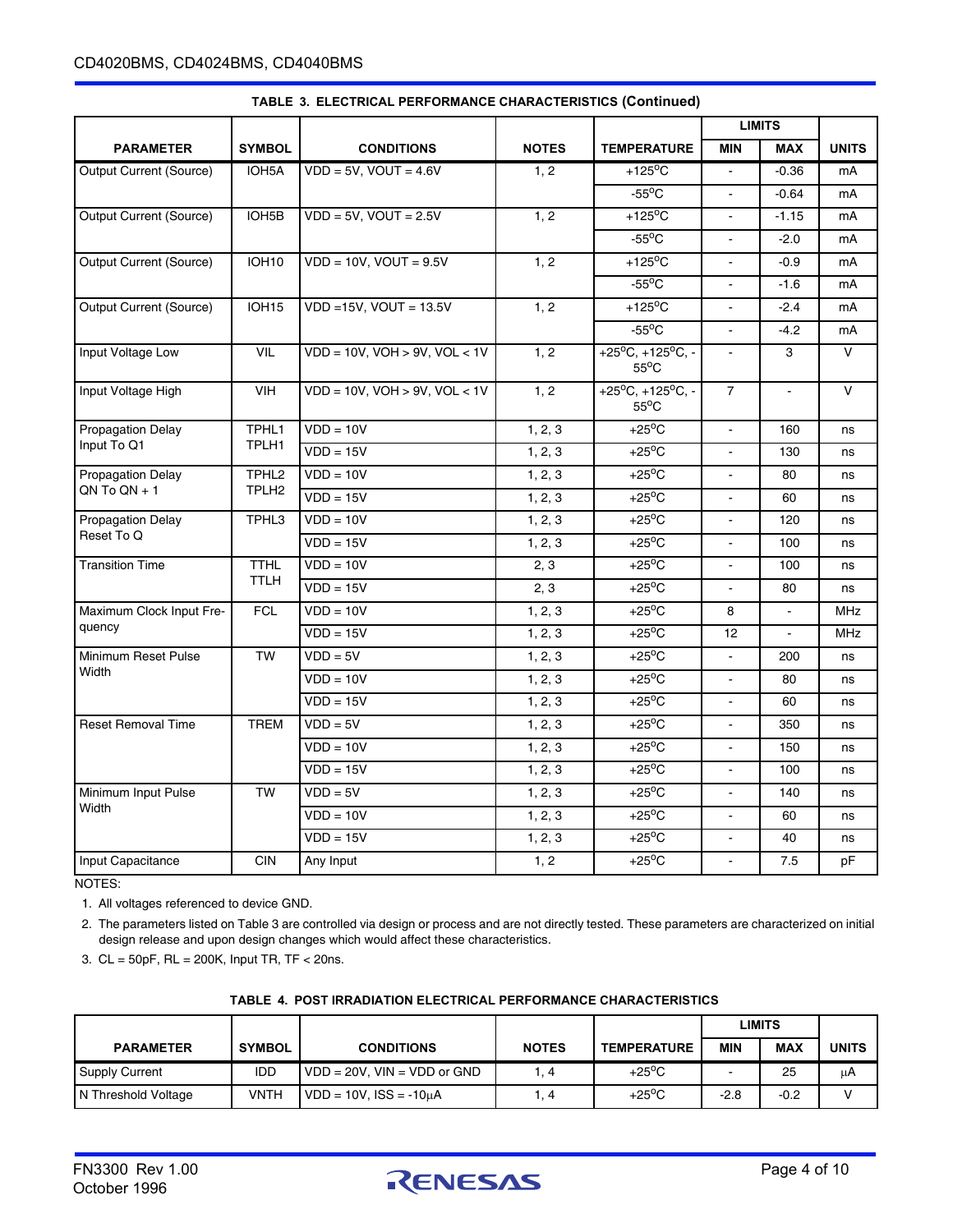### CD4020BMS, CD4024BMS, CD4040BMS

|                               |                            |                                  |              |                    |            | <b>LIMITS</b>                     |              |
|-------------------------------|----------------------------|----------------------------------|--------------|--------------------|------------|-----------------------------------|--------------|
| <b>PARAMETER</b>              | <b>SYMBOL</b>              | <b>CONDITIONS</b>                | <b>NOTES</b> | <b>TEMPERATURE</b> | <b>MIN</b> | <b>MAX</b>                        | <b>UNITS</b> |
| N Threshold Voltage<br>Delta  | <b>AVTND</b>               | $VDD = 10V$ . $ISS = -10uA$      | 1, 4         | $+25^{\circ}$ C    |            | ±1                                | v            |
| P Threshold Voltage           | <b>VTP</b>                 | $VSS = 0V$ , $IDD = 10\mu A$     | 1, 4         | $+25^{\circ}$ C    | 0.2        | 2.8                               | $\vee$       |
| P Threshold Voltage<br>Delta  | <b>AVTPD</b>               | $VSS = 0V$ , $IDD = 10\mu A$     | 1, 4         | $+25^{\circ}$ C    |            | ±1                                | v            |
| Functional                    | F.                         | $VDD = 18V$ , $VIN = VDD$ or GND |              | $+25^{\circ}$ C    | $VOH$ >    | VOL <                             | $\vee$       |
|                               |                            | $VDD = 3V$ , $VIN = VDD$ or GND  |              |                    | VDD/2      | VDD/2                             |              |
| <b>Propagation Delay Time</b> | <b>TPHL</b><br><b>TPLH</b> | $VDD = 5V$                       | 1, 2, 3, 4   | $+25^{\circ}$ C    |            | 1.35x<br>$+25^{\circ}$ C<br>Limit | ns           |

#### **TABLE 4. POST IRRADIATION ELECTRICAL PERFORMANCE CHARACTERISTICS (Continued)**

NOTES: 1. All voltages referenced to device GND.

3. See Table 2 for  $+25^{\circ}$ C limit.

2. CL = 50pF, RL = 200K, Input TR, TF < 20ns.

4. Read and Record

#### **TABLE 5. BURN-IN AND LIFE TEST DELTA PARAMETERS +25OC**

| <b>PARAMETER</b>               | <b>SYMBOL</b> | <b>DELTA LIMIT</b>           |
|--------------------------------|---------------|------------------------------|
| Supply Current - MSI-2         | IDD           | $\pm$ 1.0 $\mu$ A            |
| Output Current (Sink)          | IOL5          | $\pm$ 20% x Pre-Test Reading |
| <b>Output Current (Source)</b> | IOH5A         | $\pm$ 20% x Pre-Test Reading |

#### **TABLE 6. APPLICABLE SUBGROUPS**

| <b>CONFORMANCE GROUP</b>      |              | <b>MIL-STD-883</b><br><b>METHOD</b> | <b>GROUP A SUBGROUPS</b>              | <b>READ AND RECORD</b>       |  |
|-------------------------------|--------------|-------------------------------------|---------------------------------------|------------------------------|--|
| Initial Test (Pre Burn-In)    |              | 100% 5004                           | 1, 7, 9                               | IDD, IOL5, IOH5A             |  |
| Interim Test 1 (Post Burn-In) |              | 100% 5004                           | 1, 7, 9                               | IDD, IOL5, IOH5A             |  |
| Interim Test 2 (Post Burn-In) |              | 100% 5004                           | 1, 7, 9                               | IDD, IOL5, IOH5A             |  |
| PDA (Note 1)                  |              | 100% 5004                           | 1, 7, 9, Deltas                       |                              |  |
| Interim Test 3 (Post Burn-In) |              | 100% 5004                           | 1, 7, 9                               | IDD, IOL5, IOH5A             |  |
| PDA (Note 1)                  |              | 100% 5004                           | 1, 7, 9, Deltas                       |                              |  |
| <b>Final Test</b>             |              | 100% 5004                           | 2, 3, 8A, 8B, 10, 11                  |                              |  |
| Group A                       |              | Sample 5005                         | 1, 2, 3, 7, 8A, 8B, 9, 10, 11         |                              |  |
| Group B                       | Subgroup B-5 | Sample 5005                         | 1, 2, 3, 7, 8A, 8B, 9, 10, 11, Deltas | Subgroups 1, 2, 3, 9, 10, 11 |  |
|                               | Subgroup B-6 | Sample 5005                         | 1, 7, 9                               |                              |  |
| Group D                       |              | Sample 5005                         | 1, 2, 3, 8A, 8B, 9                    | Subgroups 1, 23              |  |

NOTE: 1. 5% Parameteric, 3% Functional; Cumulative for Static 1 and 2.

#### **TABLE 7. TOTAL DOSE IRRADIATION**

|                           | <b>MIL-STD-883</b> | TEST             |                   | <b>READ AND RECORD</b> |                   |
|---------------------------|--------------------|------------------|-------------------|------------------------|-------------------|
| <b>CONFORMANCE GROUPS</b> | <b>METHOD</b>      | <b>PRE-IRRAD</b> | <b>POST-IRRAD</b> | <b>PRE-IRRAD</b>       | <b>POST-IRRAD</b> |
| Group E Subgroup 2        | 5005               | . 7.9            | Table 4           |                        | Table 4           |

#### **TABLE 8. BURN-IN AND IRRADIATION TEST CONNECTIONS**

|                                |             |               |     |                | <b>OSCILLATOR</b> |       |  |
|--------------------------------|-------------|---------------|-----|----------------|-------------------|-------|--|
| <b>FUNCTION</b>                | <b>OPEN</b> | <b>GROUND</b> | VDD | $9V \pm -0.5V$ | 50kHz             | 25kHz |  |
| <b>I PART NUMBER CD4020BMS</b> |             |               |     |                |                   |       |  |

October 1996

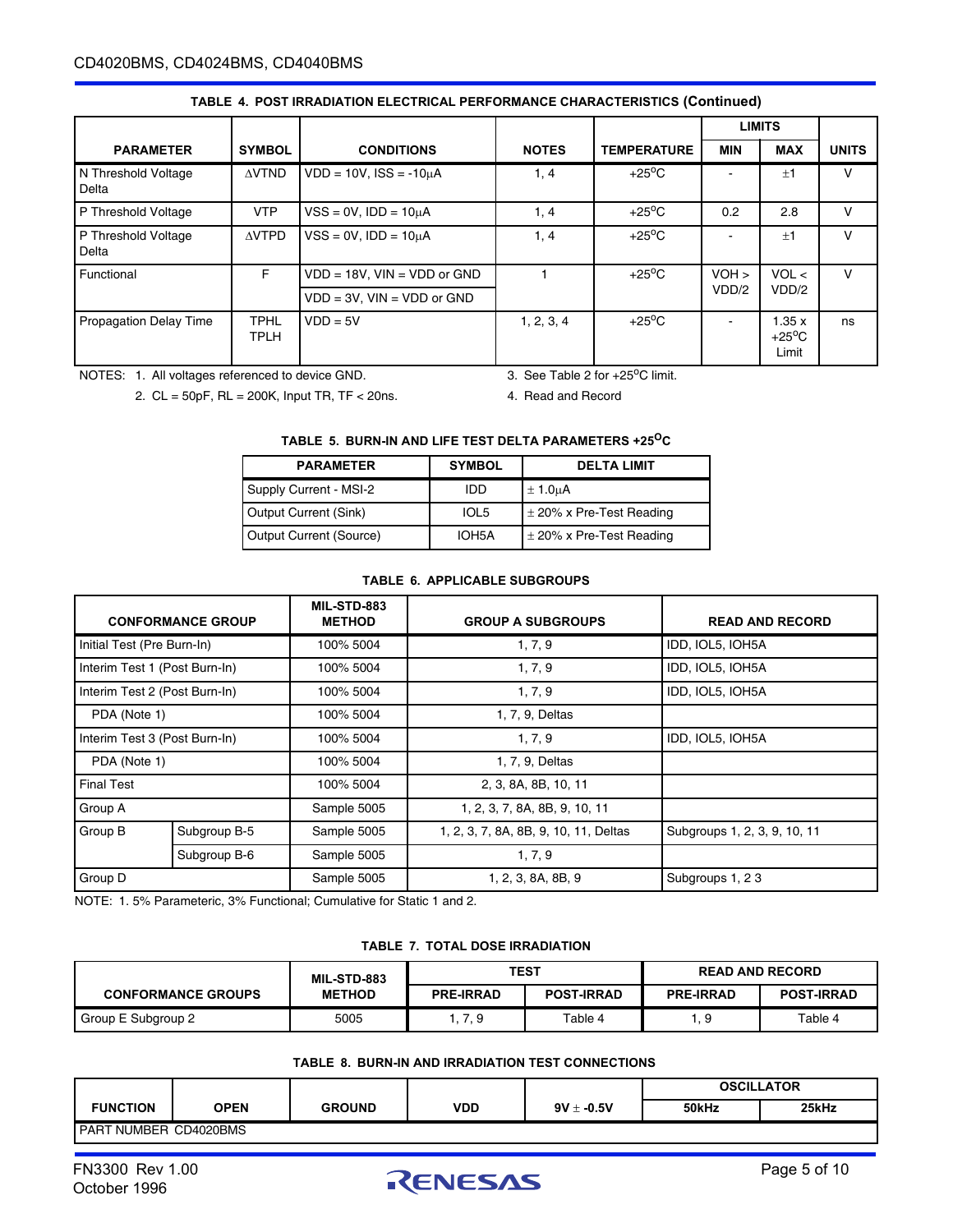|                            |                     |                |            |                     |              | <b>OSCILLATOR</b> |
|----------------------------|---------------------|----------------|------------|---------------------|--------------|-------------------|
| <b>FUNCTION</b>            | <b>OPEN</b>         | <b>GROUND</b>  | <b>VDD</b> | $9V \pm -0.5V$      | 50kHz        | 25kHz             |
| Static Burn-In 1<br>Note 1 | $1 - 7, 9, 12 - 15$ | 8, 10, 11      | 16         |                     |              |                   |
| Static Burn-In 2<br>Note 1 | $1 - 7, 9, 12 - 15$ | 8              | 10, 11, 16 |                     |              |                   |
| Dynamic Burn-<br>In Note 1 | $\blacksquare$      | 8, 11          | 16         | $1 - 7, 9, 12 - 15$ | 10           |                   |
| Irradiation<br>Note 2      | $1 - 7, 9, 12 - 15$ | 8              | 10, 11, 16 |                     |              |                   |
| PART NUMBER CD4024BMS      |                     |                |            |                     |              |                   |
| Static Burn-In 1<br>Note 1 | $3 - 6, 8 - 13$     | 1, 2, 7        | 14         |                     |              |                   |
| Static Burn-In 2<br>Note 1 | $3 - 6, 8 - 13$     | $\overline{7}$ | 1, 2, 14   |                     |              |                   |
| Dynamic Burn-<br>In Note 1 | 8, 10, 13           | 2, 7           | 14         | $3 - 6, 9, 11, 12$  | $\mathbf{1}$ |                   |
| Irradiation<br>Note 2      | $3 - 6, 8 - 13$     | $\overline{7}$ | 1, 2, 14   |                     |              |                   |
| PART NUMBER CD4040BMS      |                     |                |            |                     |              |                   |
| Static Burn-In 1<br>Note 1 | $1 - 7, 9, 12 - 15$ | 8, 10, 11      | 16         |                     |              |                   |
| Static Burn-In 2<br>Note 1 | $1 - 7, 9, 12 - 15$ | 8              | 10, 11, 16 |                     |              |                   |
| Dynamic Burn-<br>In Note 1 | $\blacksquare$      | 8, 11          | 16         | $1 - 7, 9, 12 - 15$ | 10           |                   |
| Irradiation<br>Note 2      | $1 - 7, 9, 12 - 15$ | 8              | 10, 11, 16 |                     |              |                   |

#### **TABLE 8. BURN-IN AND IRRADIATION TEST CONNECTIONS (Continued)**

NOTE:

1. Each pin except VDD and GND will have a series resistor of  $10K \pm 5\%$ , VDD =  $18V \pm 0.5V$ 

2. Each pin except VDD and GND will have a series resistor of 47K ± 5%; Group E, Subgroup 2, sample size is 4 dice/wafer, 0 failures,  $VDD = 10V \pm 0.5V$ 

### *Functional Diagrams*



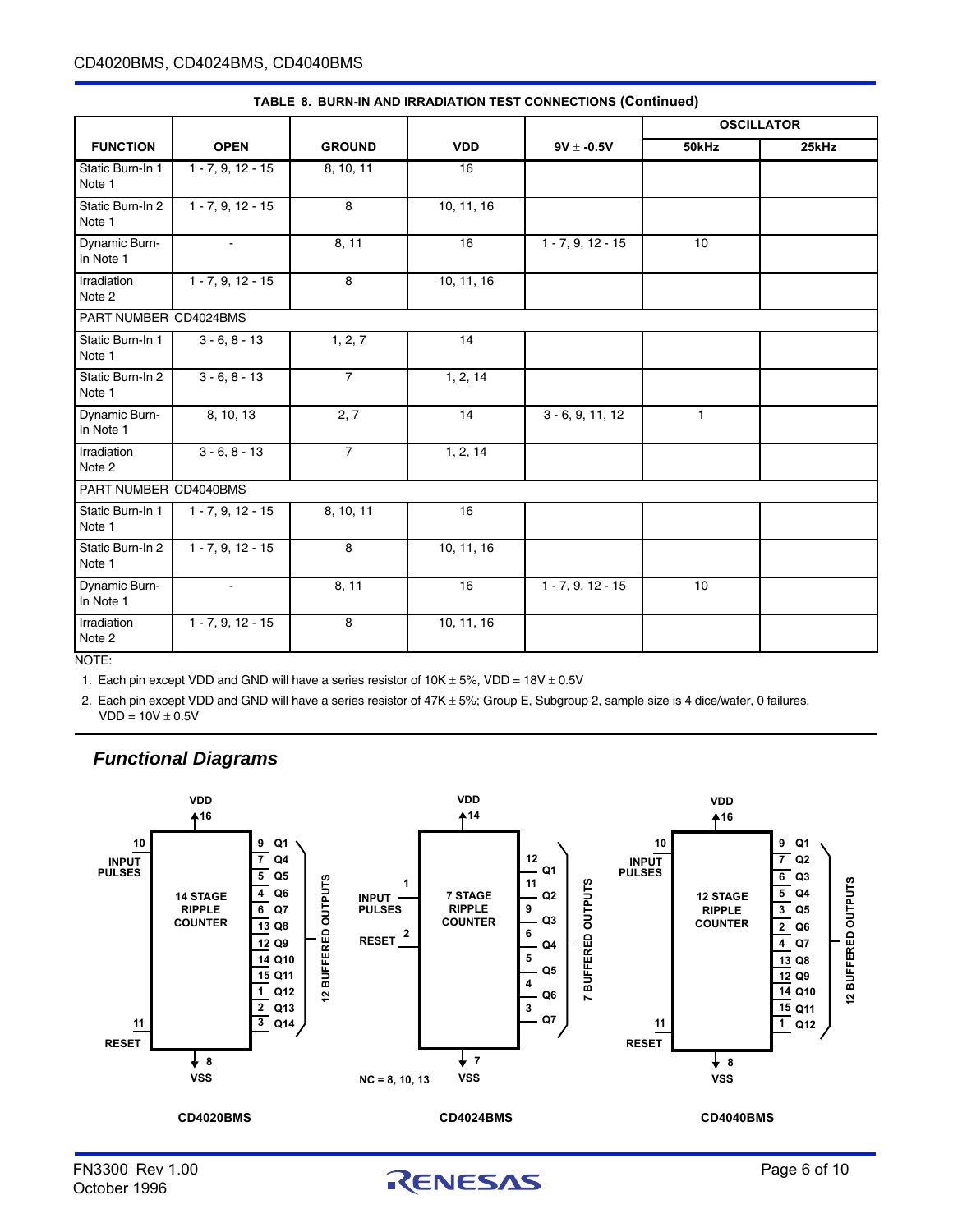### *Logic Diagrams*













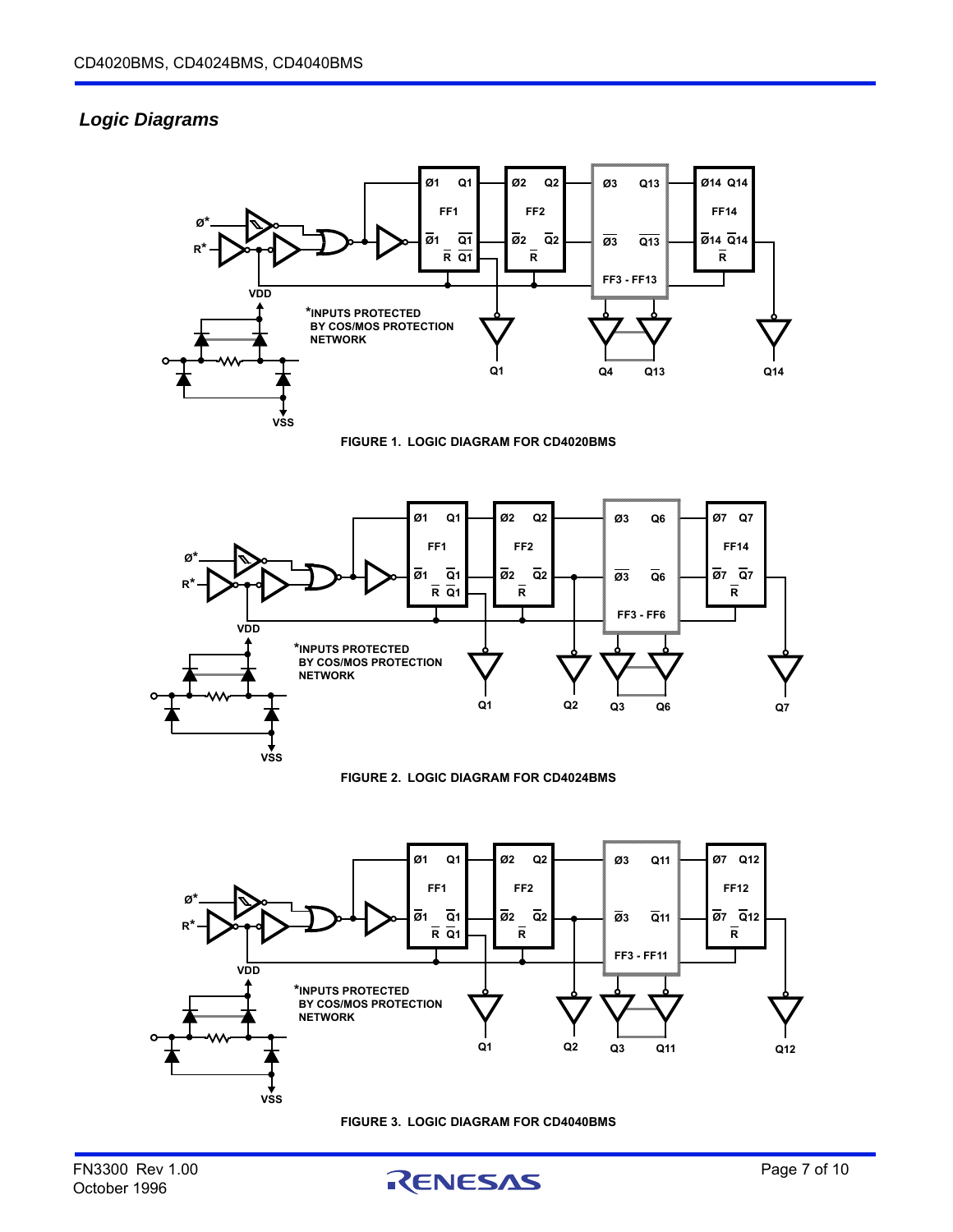### *Typical Performance Characteristics*







**FIGURE 6. TYPICAL OUTPUT HIGH (SOURCE) CURRENT CHAR-ACTERISTICS**





**FIGURE 7. MINIMUM OUTPUT HIGH (SOURCE) CURRENT CHAR-ACTERISTICS**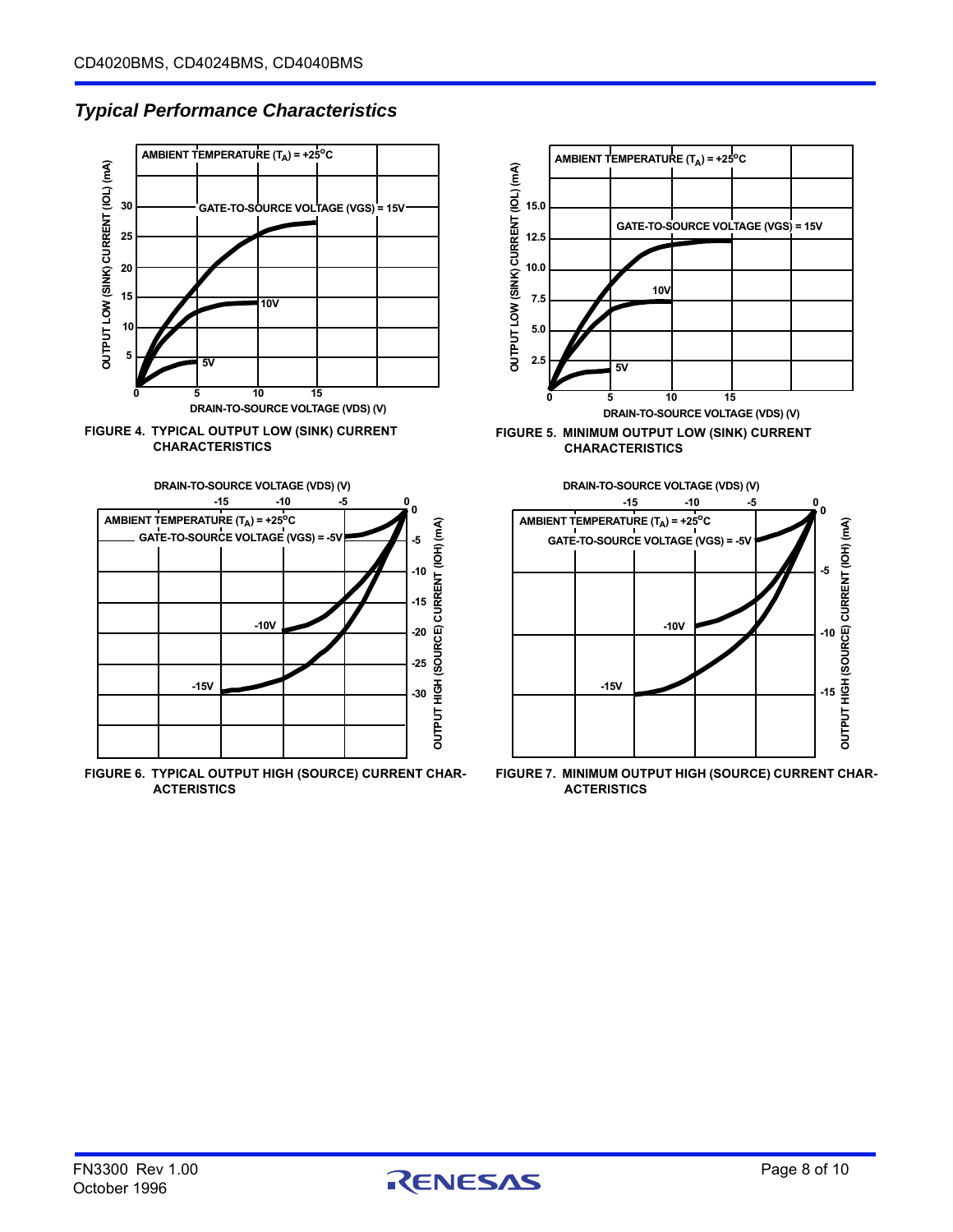### *Typical Performance Characteristics* **(Continued)**



**FIGURE 8. TYPICAL TRANSITION TIME AS A FUNCTION OF LOAD CAPACITANCE**



**FIGURE 10. TYPICAL DYNAMIC POWER DISSIPATION AS A FUNCTION OF INPUT PULSE FREQUENCY FOR CD4020BMS**



**FIGURE 9. TYPICAL PROPAGATION DELAY TIME AS A** FUNCTION OF LOAD CAPACITANCE ( $\phi$  TO Q1))



**\* ON FIRST STAGE ONLY**

**FIGURE 11. DETAIL OF TYPICAL FLIP-FLOP STAGES**